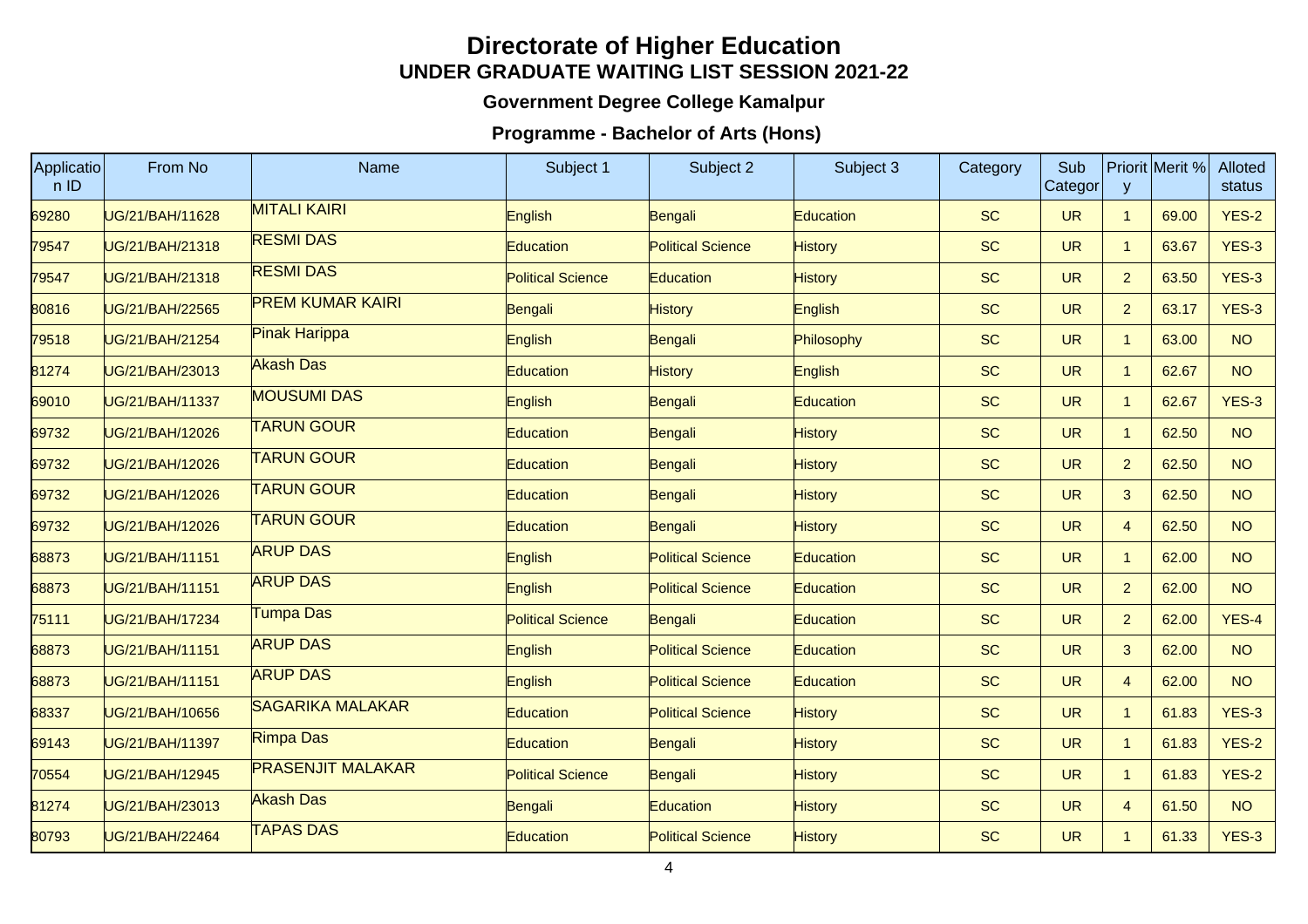| <b>Applicatio</b><br>n ID | From No         | Name                      | Subject 1                | Subject 2                | Subject 3                 | Category  | Sub<br>Categor | <sup>y</sup>   | Priorit Merit % | <b>Alloted</b><br>status |
|---------------------------|-----------------|---------------------------|--------------------------|--------------------------|---------------------------|-----------|----------------|----------------|-----------------|--------------------------|
| 80816                     | UG/21/BAH/22565 | <b>PREM KUMAR KAIRI</b>   | English                  | Bengali                  | <b>History</b>            | <b>SC</b> | <b>UR</b>      | $\mathbf{1}$   | 61.00           | $YES-3$                  |
| 75111                     | UG/21/BAH/17234 | Tumpa Das                 | <b>Bengali</b>           | <b>Political Science</b> | Education                 | <b>SC</b> | <b>UR</b>      | 3              | 61.00           | YES-4                    |
| 75111                     | UG/21/BAH/17234 | Tumpa Das                 | <b>Education</b>         | Bengali                  | <b>Political Science</b>  | <b>SC</b> | <b>UR</b>      | $\mathbf{1}$   | 60.83           | YES-4                    |
| 72907                     | UG/21/BAH/15029 | <b>AKASH DAS</b>          | <b>Political Science</b> | Bengali                  | Education                 | <b>SC</b> | <b>UR</b>      | $\mathbf{1}$   | 60.67           | $YES-3$                  |
| 78777                     | UG/21/BAH/22040 | Karuna Das                | <b>Bengali</b>           | Education                | <b>History</b>            | <b>SC</b> | <b>UR</b>      | $\mathbf{1}$   | 60.50           | <b>YES-2</b>             |
| 80793                     | UG/21/BAH/22464 | <b>TAPAS DAS</b>          | <b>Bengali</b>           | <b>Political Science</b> | <b>History</b>            | <b>SC</b> | <b>UR</b>      | $\overline{2}$ | 60.50           | $YES-3$                  |
| 59455                     | UG/21/BAH/02210 | <b>SANJOY MALAKAR</b>     | <b>Education</b>         | Bengali                  | <b>History</b>            | <b>SC</b> | <b>UR</b>      | 3              | 60.33           | <b>NO</b>                |
| 59455                     | UG/21/BAH/02210 | <b>SANJOY MALAKAR</b>     | <b>Bengali</b>           | <b>Political Science</b> | Education                 | <b>SC</b> | <b>UR</b>      | $\mathbf{1}$   | 60.17           | <b>NO</b>                |
| 81034                     | UG/21/BAH/22797 | <b>Asish Das</b>          | <b>Education</b>         | <b>Political Science</b> | <b>History</b>            | <b>SC</b> | <b>UR</b>      | $\mathbf{1}$   | 60.17           | <b>YES-2</b>             |
| 59455                     | UG/21/BAH/02210 | <b>SANJOY MALAKAR</b>     | Bengali                  | Education                | <b>History</b>            | <b>SC</b> | <b>UR</b>      | $\overline{2}$ | 60.17           | <b>NO</b>                |
| 75752                     | UG/21/BAH/17930 | <b>MANUJ KANTI DAS</b>    | <b>Education</b>         | Philosophy               | <b>Political Science</b>  | <b>SC</b> | <b>UR</b>      | $\mathbf{1}$   | 59.50           | $YES-3$                  |
| 65006                     | UG/21/BAH/07422 | <b>ANISHA DAS</b>         | <b>Political Science</b> | Education                | <b>Physical Education</b> | <b>SC</b> | <b>UR</b>      | $\mathbf{1}$   | 59.33           | <b>YES-2</b>             |
| 64721                     | UG/21/BAH/07138 | <b>SOURAP NAMASUDRA</b>   | <b>Bengali</b>           | Education                | <b>History</b>            | <b>SC</b> | <b>UR</b>      | $\mathbf{1}$   | 59.00           | <b>YES-2</b>             |
| 75752                     | UG/21/BAH/17930 | <b>MANUJ KANTI DAS</b>    | <b>Political Science</b> | Philosophy               | Education                 | <b>SC</b> | <b>UR</b>      | $\overline{2}$ | 59.00           | YES-3                    |
| 79899                     | UG/21/BAH/21646 | <b>Bulti Biswas</b>       | English                  | Bengali                  | Education                 | <b>SC</b> | <b>UR</b>      | $\mathbf{1}$   | 58.83           | <b>NO</b>                |
| 79899                     | UG/21/BAH/21646 | <b>Bulti Biswas</b>       | <b>English</b>           | Bengali                  | Education                 | <b>SC</b> | <b>UR</b>      | $\overline{2}$ | 58.83           | <b>NO</b>                |
| 79899                     | UG/21/BAH/21646 | <b>Bulti Biswas</b>       | English                  | Bengali                  | Education                 | <b>SC</b> | <b>UR</b>      | 3              | 58.83           | <b>NO</b>                |
| 79899                     | UG/21/BAH/21646 | <b>Bulti Biswas</b>       | <b>Bengali</b>           | <b>Political Science</b> | Education                 | <b>SC</b> | <b>UR</b>      | $\overline{4}$ | 58.83           | <b>NO</b>                |
| 69645                     | UG/21/BAH/11921 | Rumpi Namasudra           | <b>Political Science</b> | Bengali                  | Education                 | <b>SC</b> | <b>UR</b>      | $\mathbf{1}$   | 58.50           | YES-4                    |
| 69521                     | UG/21/BAH/11855 | <b>BISWAJIT NAMASUDRA</b> | <b>Education</b>         | <b>Bengali</b>           | <b>History</b>            | <b>SC</b> | <b>UR</b>      | $\mathbf{1}$   | 58.17           | <b>NO</b>                |
| 69645                     | UG/21/BAH/11921 | Rumpi Namasudra           | Bengali                  | <b>Political Science</b> | Education                 | <b>SC</b> | <b>UR</b>      | $\overline{2}$ | 58.17           | YES-4                    |
| 69521                     | UG/21/BAH/11855 | <b>BISWAJIT NAMASUDRA</b> | Education                | Bengali                  | <b>History</b>            | <b>SC</b> | <b>UR</b>      | $\overline{2}$ | 58.17           | <b>NO</b>                |
| 69521                     | UG/21/BAH/11855 | <b>BISWAJIT NAMASUDRA</b> | Education                | Bengali                  | <b>History</b>            | <b>SC</b> | <b>UR</b>      | $\mathbf{3}$   | 58.17           | <b>NO</b>                |
| 69521                     | UG/21/BAH/11855 | <b>BISWAJIT NAMASUDRA</b> | <b>Education</b>         | Bengali                  | <b>History</b>            | <b>SC</b> | <b>UR</b>      | $\overline{4}$ | 58.17           | NO                       |
| 69645                     | UG/21/BAH/11921 | Rumpi Namasudra           | Education                | Bengali                  | <b>Political Science</b>  | <b>SC</b> | <b>UR</b>      | 3              | 57.67           | YES-4                    |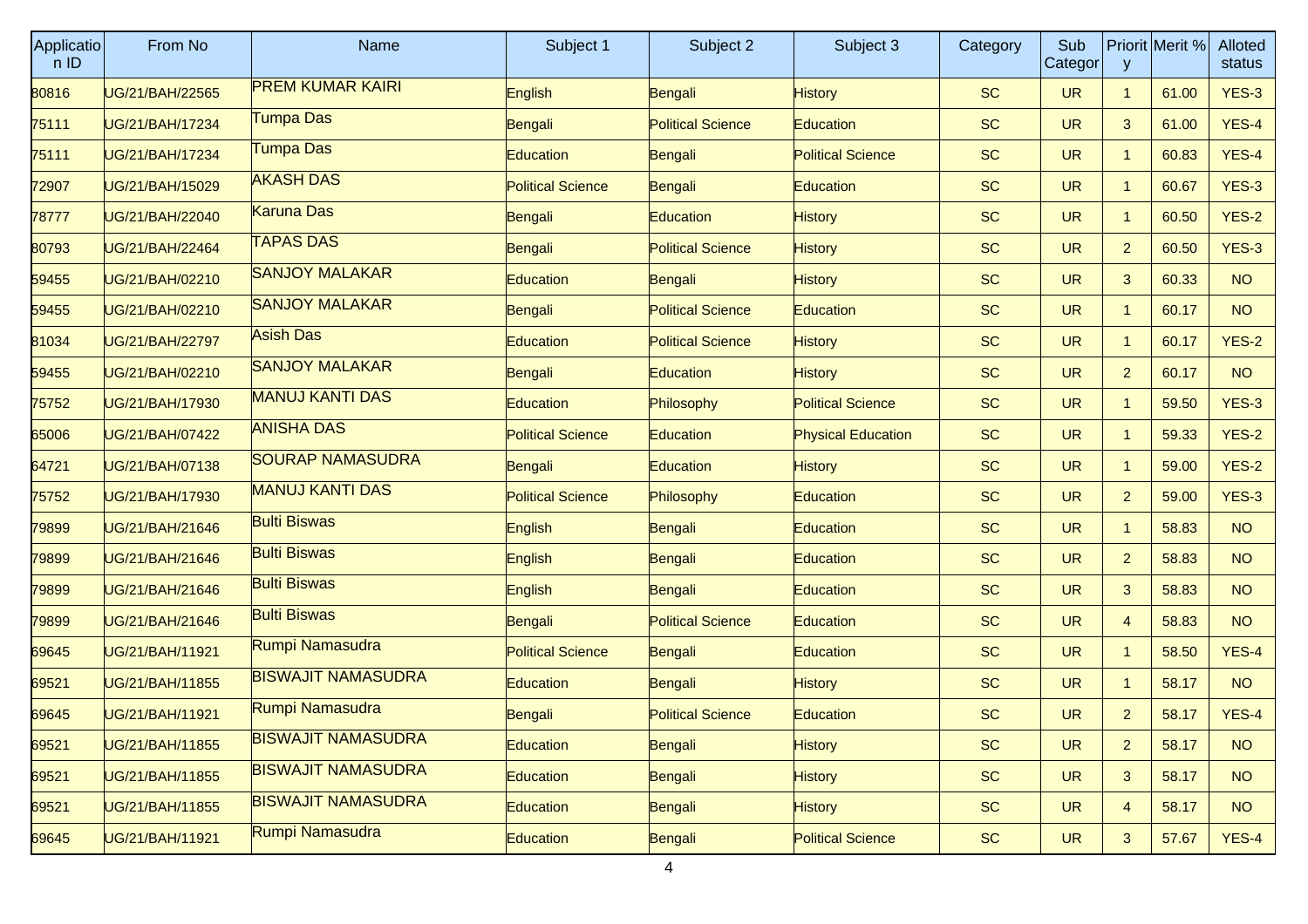| <b>Applicatio</b><br>n ID | From No         | <b>Name</b>                | Subject 1                | Subject 2                | Subject 3                 | Category  | Sub<br>Categor | y              | Priorit Merit % | Alloted<br>status |
|---------------------------|-----------------|----------------------------|--------------------------|--------------------------|---------------------------|-----------|----------------|----------------|-----------------|-------------------|
| 59455                     | UG/21/BAH/02210 | <b>SANJOY MALAKAR</b>      | <b>History</b>           | Bengali                  | <b>Education</b>          | <b>SC</b> | <b>UR</b>      | $\overline{4}$ | 57.17           | <b>NO</b>         |
| 69223                     | UG/21/BAH/11599 | <b>ANJAN SARKAR</b>        | Education                | Bengali                  | <b>History</b>            | <b>SC</b> | <b>UR</b>      | $\mathbf{1}$   | 56.83           | <b>NO</b>         |
| 72369                     | UG/21/BAH/14567 | <b>BALARAM MALAKAR</b>     | English                  | Bengali                  | <b>Political Science</b>  | <b>SC</b> | <b>UR</b>      | $\mathbf{1}$   | 56.83           | NO <sub>1</sub>   |
| 69223                     | UG/21/BAH/11599 | <b>ANJAN SARKAR</b>        | Education                | Bengali                  | <b>History</b>            | <b>SC</b> | <b>UR</b>      | $\overline{2}$ | 56.83           | <b>NO</b>         |
| 72369                     | UG/21/BAH/14567 | <b>BALARAM MALAKAR</b>     | <b>Education</b>         | Bengali                  | English                   | <b>SC</b> | <b>UR</b>      | $\overline{2}$ | 56.83           | <b>NO</b>         |
| 69223                     | UG/21/BAH/11599 | <b>ANJAN SARKAR</b>        | Education                | Bengali                  | <b>History</b>            | <b>SC</b> | <b>UR</b>      | 3              | 56.83           | NO <sub>1</sub>   |
| 69223                     | UG/21/BAH/11599 | <b>ANJAN SARKAR</b>        | Education                | Bengali                  | <b>History</b>            | <b>SC</b> | <b>UR</b>      | $\overline{4}$ | 56.83           | <b>NO</b>         |
| 72369                     | UG/21/BAH/14567 | <b>BALARAM MALAKAR</b>     | <b>Political Science</b> | Bengali                  | English                   | <b>SC</b> | <b>UR</b>      | 3              | 56.67           | <b>NO</b>         |
| 80295                     | UG/21/BAH/22124 | <b>Priya Das</b>           | <b>Political Science</b> | Bengali                  | <b>History</b>            | <b>SC</b> | <b>UR</b>      | $\mathbf{1}$   | 56.17           | <b>NO</b>         |
| 63377                     | UG/21/BAH/06130 | <b>SUCHITRA DAS</b>        | Bengali                  | Education                | <b>History</b>            | <b>SC</b> | <b>UR</b>      | $\mathbf{1}$   | 56.00           | YES-4             |
| 63377                     | UG/21/BAH/06130 | <b>SUCHITRA DAS</b>        | <b>Education</b>         | Bengali                  | <b>History</b>            | <b>SC</b> | <b>UR</b>      | $\overline{2}$ | 56.00           | YES-4             |
| 74035                     | UG/21/BAH/16158 | <b>PRIYA DAS</b>           | Education                | Bengali                  | Sanskrit                  | <b>SC</b> | <b>UR</b>      | 4              | 55.67           | NO                |
| 72929                     | UG/21/BAH/15097 | <b>AKASH DAS</b>           | <b>Political Science</b> | <b>Economics</b>         | English                   | <b>SC</b> | <b>UR</b>      | $\overline{4}$ | 55.67           | <b>NO</b>         |
| 76022                     | UG/21/BAH/18175 | <b>SUBHADWIP DAS</b>       | <b>Political Science</b> | Education                | Sanskrit                  | <b>SC</b> | <b>UR</b>      | 4              | 55.67           | <b>NO</b>         |
| 65694                     | UG/21/BAH/07995 | <b>Arup Das</b>            | Education                | Bengali                  | <b>Physical Education</b> | <b>SC</b> | <b>UR</b>      | $\mathbf{1}$   | 55.50           | $YES-2$           |
| 69498                     | UG/21/BAH/11952 | <b>RASMI NAYEK</b>         | Bengali                  | Education                | English                   | <b>SC</b> | <b>UR</b>      | $\mathbf{1}$   | 54.83           | <b>YES-2</b>      |
| 59519                     | UG/21/BAH/02248 | <b>PRASENJIT NAMASUDRA</b> | <b>Education</b>         | Bengali                  | <b>Political Science</b>  | <b>SC</b> | <b>UR</b>      | $\overline{2}$ | 54.83           | $YES-3$           |
| 61930                     | UG/21/BAH/04675 | <b>POULAMI DAS</b>         | Bengali                  | <b>Political Science</b> | <b>History</b>            | <b>SC</b> | <b>UR</b>      | 3              | 54.83           | YES-4             |
| 72369                     | UG/21/BAH/14567 | <b>BALARAM MALAKAR</b>     | Bengali                  | Education                | English                   | <b>SC</b> | <b>UR</b>      | $\overline{4}$ | 54.83           | <b>NO</b>         |
| 81012                     | UG/21/BAH/22719 | <b>ELIYO DAS</b>           | <b>Education</b>         | Bengali                  | <b>History</b>            | <b>SC</b> | <b>UR</b>      | $\mathbf{1}$   | 54.67           | <b>NO</b>         |
| 81012                     | UG/21/BAH/22719 | <b>ELIYO DAS</b>           | <b>Political Science</b> | Bengali                  | Education                 | <b>SC</b> | <b>UR</b>      | $\overline{2}$ | 54.33           | NO <sub>1</sub>   |
| 81012                     | UG/21/BAH/22719 | <b>ELIYO DAS</b>           | English                  | Bengali                  | <b>Political Science</b>  | <b>SC</b> | <b>UR</b>      | $\overline{4}$ | 54.33           | <b>NO</b>         |
| 61487                     | UG/21/BAH/04136 | harisankar nama            | <b>Political Science</b> | Education                | <b>History</b>            | <b>SC</b> | <b>UR</b>      | $\overline{4}$ | 54.17           | <b>NO</b>         |
| 81870                     | UG/21/BAH/23738 | <b>Amrit Malakar</b>       | Education                | Bengali                  | <b>History</b>            | <b>SC</b> | <b>UR</b>      | $\mathbf{1}$   | 54.00           | YES-4             |
| 72944                     | UG/21/BAH/15327 | <b>Purnima Das</b>         | <b>Political Science</b> | Sanskrit                 | <b>History</b>            | <b>SC</b> | <b>UR</b>      | $\mathbf{1}$   | 53.83           | YES-4             |